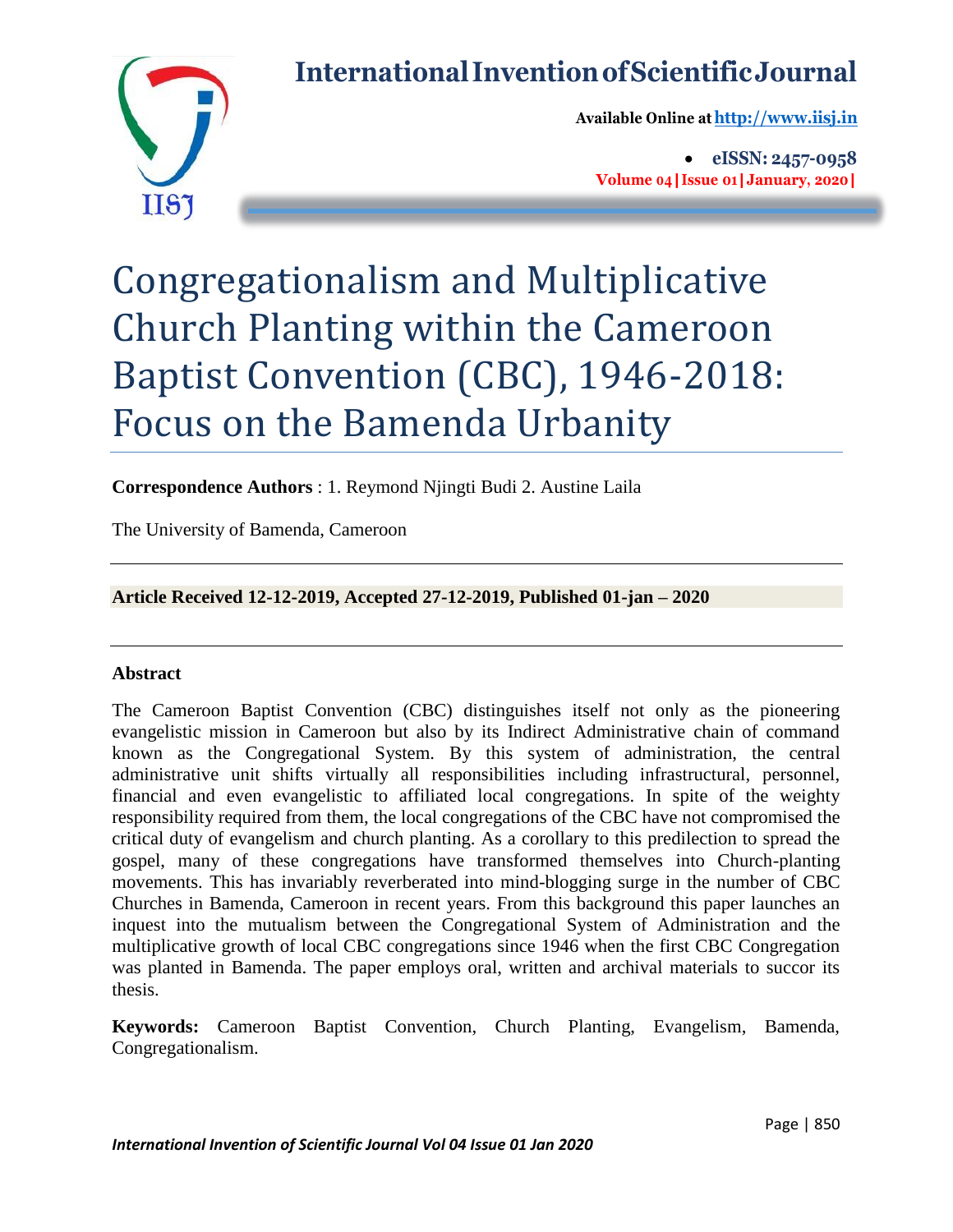#### **Introduction**

The Baptist mission like other Christian missions all over the world believes that "the best way to fulfill [the] mandate of evangelizing, baptizing, and teaching obedience is through the planting of contextualized churches among the various people groups and population segments of the world".<sup>1</sup> This mission of the church is emboldened by the Biblical edict in Matthew 28: 19-20 which hands down the responsibility of evangelizing, teaching and baptizing to the Church. Within the Cameroon Baptist Convention (CBC), it is both a critical and sacred responsibility. However, though the CBC agrees on the necessity and urgency of this duty, it administrative system which emphasizes the autonomy of the local church (indirect administration) has invariably affected the manner in which this critical duty of the church is being pursued. This paper attempts an inquiry into the correlation between the Indirect Administration and the Multiplicative Planting of CBC Churches in Bamenda, Cameroon.

An excursion into existing literature reveals that a few authors have harped on an aspect or two of the present study. While maintaining that the Biblical injunction to "make disciples of all nations…" does not suggest church planting, Payne (2009) agrees that there is no better way to fulfill the injunction without the planting of churches but proposes the motivations and methods of church planting.<sup>2</sup> According to the CBC Training for Results (TFR) Seminar Booklet (2018), Church planting is a major step in the fulfillment of the Biblical Great Commission but also spotlights the need for the internalization of a church-planting philosophy within the CBC and the transformation of existing CBC Churches to church-planting movements.<sup>3</sup> The Document emphasizes the centrality of church-planting within the CBC. Admittedly, god-designed mission for the church in the world has always been and remains the planting of more churches.<sup>4</sup> The church's conviction must thus align with its multiplicative mission.<sup>5</sup> In fact, Bryan Collier (2013) maintains that there is the need to focus on those who are still out of the church rather than continuing to focus on those already in the church.<sup>6</sup> Meanwhile, the CBC Constitution  $(2014)$ declares that the CBC has accepted the Congregational form of government which emphasizes the autonomy of local churches.<sup>7</sup> This system highlights the features of the CBC Church administration to rotate around the principle of "Selfs" which include "Self Governance", "Self Finance", "Self Propagation/Reproduction" and "Self Theologizing".<sup>8</sup> On his part, Ndi analyses the processes of integration and affiliation in the CBC in which he establishes the status of the local CBC churches within the broader CBC system.<sup>9</sup>

While the foregoing literature reveals that the CBC upholds the Biblical injunction of "Making Disciples" as critical, the Church's system of administration which emphasizes the autonomy of

 $\overline{\phantom{a}}$ 

<sup>&</sup>lt;sup>1</sup> Jervis David Payne, *Discovering Church Planting, An Introduction to the Whats, whys and hows of Global Church Planting*. (USA: Authentic Publishing, 2009), 4.

<sup>2</sup> *Ibid.* 

<sup>3</sup> Cameroon Baptist Convention, *Training for Results Seminar Booklet*. (CBC Evangelism and Missions Department, Bamenda: Shiloh Printers, 2018).

<sup>4</sup> Alan Hirsch, "Missional Communities". *Movemental Ecclesia*. [www.VergeNetwork.org.](http://www.vergenetwork.org/) 

<sup>5</sup> Wilson Todd, *Spark, Igniting a Culture of Multiplication*. (2014).

<sup>6</sup> Bryan Collier, *The Go-To Church*. (np: Abingdon Press, 2013)

<sup>7</sup> Cameroon Baptist Convention, *Constitution*. Revised and Updated (Bamenda: CBC, 2014), 6.

<sup>8</sup> Cameroon Baptist Convention, *Church Handbook.* Revised Edition. (Bamenda: CBC, 2017), 26-27.

<sup>9</sup>Richard Tanto Ndi, "The Processes of Integration and Affiliation in the Cameroon Baptist Convention (CBC), 1954-2004". (The University of Yaounde I: PhD Thesis in History, 2013).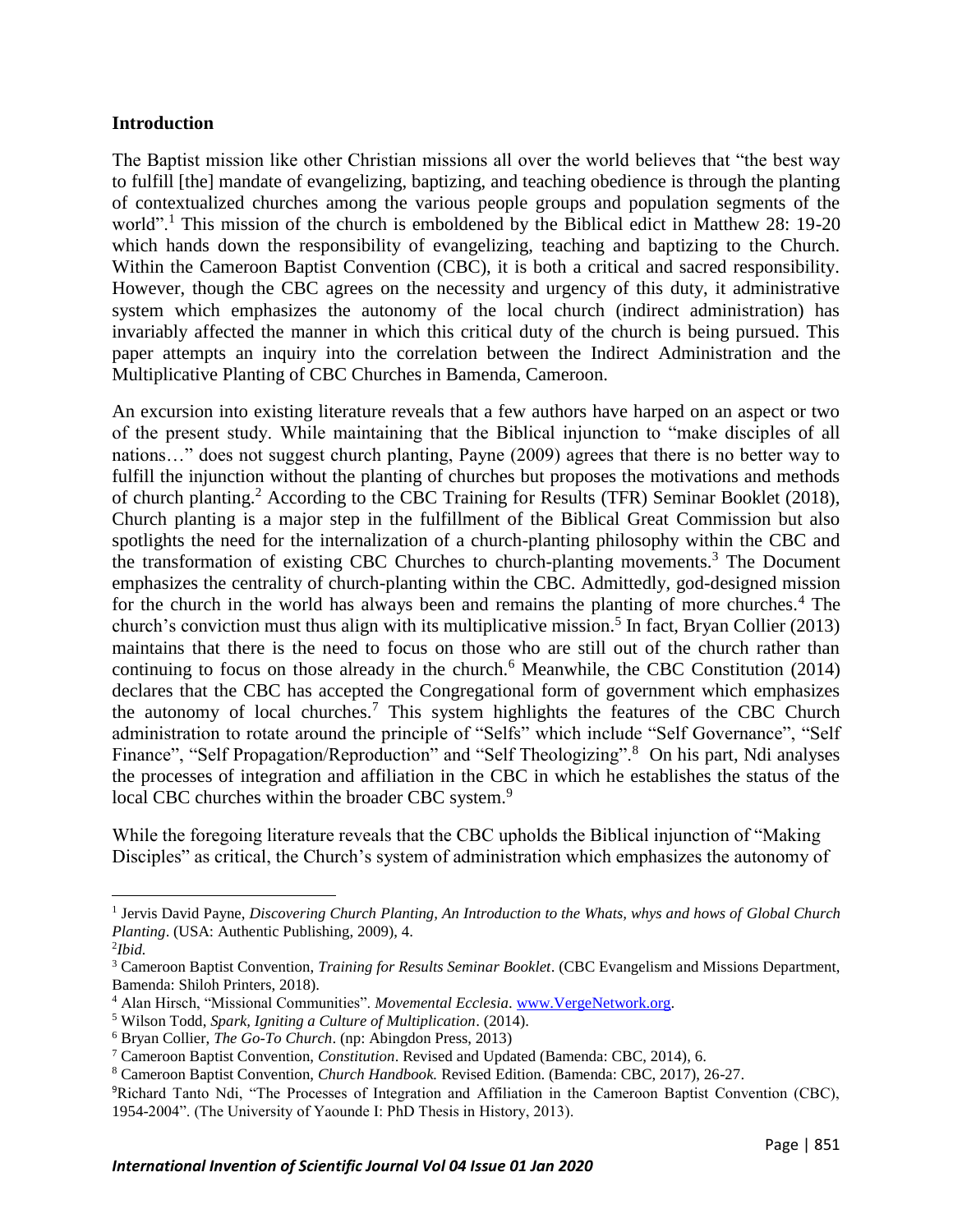local CBC Churches has more or less shifted this responsibility (and more) to the local Churches. However, given that the local CBC churches dwell on and also consider Biblical instructions as sacrosanct, they have in recent years jumped up to the responsibility of Evangelism and Multiplicative Church-planting which has resulted in a phenomenal growth in the number of CBC local churches in Bamenda, Cameroon. This forms the nub of this paper.

#### **Sketch History of the Baptist Mission in Cameroon and Bamenda**

Missionary bodies generally and the Baptist mission in particular were born from a background of the desire to multiply in accordance with the Biblical edict of Matthew 28: 19-20, "Therefore, go and make disciples of all nations, baptizing them in the name of the Father, and of the Son and of the Holy Spirit, and teaching them to obey everything I have commanded you. And surely I am with you always, to the very end of the age".<sup>10</sup> The history of the Baptist mission in Cameroon is inextricably linked to the narrative of the abolition of slave trade in the entire British Empire.<sup>11</sup> More precisely, the establishment of the Baptist mission in Cameroon was a congenital aspiration of some emancipated slaves from Jamaica who pressed for an "evangelical mission to return to their African home land".<sup>12</sup> In fact, most of these slaves had been converted into Christianity by the Protestant Baptist Denomination.<sup>13</sup> Consequently, they requested the London Baptist Missionary Society (LBMS) to "…give the light of life to that 'Dark Continent', and to atone for the crimes that English greed had for centuries committed, by proclaiming in Africa itself the glad tidings of a Divine liberty front high".<sup>14</sup>

The unremitting requests of the Jamaicans and the readiness to offer themselves for the achievement of this goal were fundamental to the decision by the Baptist Missionary Society to act accordingly.<sup>15</sup> Consequently, in 1840, the Baptist Missionary Society took the following decision with regards to the requests of the Jamaicans. They resolved that; "… in compliance with the [requests] of our brethren in Jamaica, and following what we… apprehend to be the clear indications of providence, we determine, in reliance on the divine blessings to commence a mission in West Africa".<sup>16</sup> This was followed by the dispatching of the first missionary team composed of Reverend John Clarke of Jericho, Jamaica and Dr. G. K. Prince to Africa in 1840 whose mission was to carry out a survey on the possibilities of establishing a Baptist Mission in the territory.

More pointedly, Clarke and Prince left London on Tuesday, October 13, 1840 for Fernando Po where they were expected to join a Niger Expedition which the British had sent on an explorative

<sup>10</sup> International Bible Society-Africa, *Holy Bible, New International Version*. (International Bible Society-Africa: Nairobi, Kenya, 1973), Matthew 28:19-20.

<sup>&</sup>lt;sup>11</sup> Solomon Nfor Gwei, "History of the British Mission in Cameroon with Beginnings in Fernando Po, 1841-1886" (British Theological Seminary, Rüschukon-Zurich, Switzerland: B.A. Long Essay, 1966), 4.

<sup>&</sup>lt;sup>12</sup> V.J. Ngoh, Cameroon 1884-Present (2018): The History of a People. (Limbe: Design House, 2019), 31.

<sup>13</sup> V.G. Fanso, *Cameroon History for Secondary Schools and Colleges: From Prehistoric Times to the Twenty-first Century*. Revised and Updated Combined Edition. (Bamkika'ay , Kumbo-Cameroon: Team Work Press, 2017), 126.

<sup>14</sup> Edward Bean Underhill, *Alfred Saker, Missionary to Africa: A Biography*. (London: The Carey Kingsgate Press, 1958), 18. Cited in V.J. Ngoh*, Cameroon 1884-Present (2018): The History of a People.* (Limbe: Design House, 2019), 31.

<sup>&</sup>lt;sup>15</sup> Mark Bolak Funteh, "Intra-Cameroon Baptist Convention Conflicts, 1954-2002: A Historical Investigation". (The University of Yaounde I: PhD Thesis in History, 2008), 12.

<sup>&</sup>lt;sup>16</sup> Ida Lowards, *Baptists of the World*. (Oxford: Oxford University Press, 1963), 77. Cited in Funteh, "Intra-Cameroon Baptist Convention Conflicts". 12.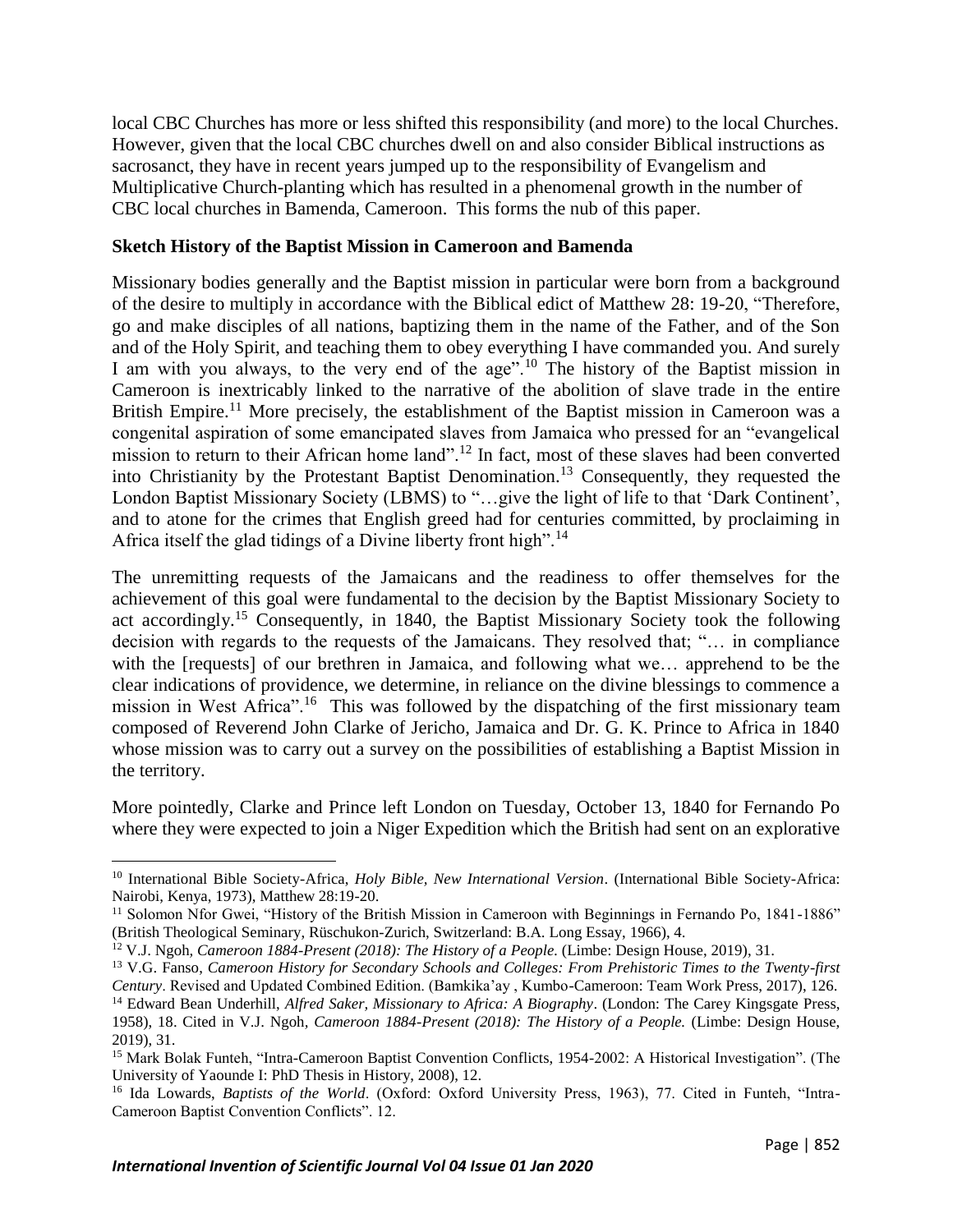mission to West Africa. They reached Fernando Po on January 1, 1841 but the Niger Expedition failed to turn up. This was to mark a turning point in the history of the Baptist mission in Cameroon. These missionaries visited the then Governor of Fernando Po, Lieutenant Colonel Nicolls and obtained a letter of introduction to visit the mainland of Cameroon. They accompanied a goat trader in a tiny boat to Bimbia and Douala.<sup>17</sup> While in Douala, Clarke and Prince received a favorable welcome from the Kings and indigenes of Akwa and Bell Clans but were greeted with aversion in Bimbia where King William preferred to continue links with Spanish slave traders from which he made his fortunes.<sup>18</sup> By 1842, Clarke and Prince returned to London having achieved their intended purpose of exploring the areas for possible missionary works. The missionaries indeed seemed to be enjoying providence as in 1843 they were assured of religious plurality and freedom in the Island of Fernando Po.

The Reports of the Clarke and Prince mission and the assurance of religious plurality in Fernando Po encouraged the missionaries to enroll more members and by 1845, more missionaries including Joseph Merrick, Alfred Saker and wife as well as Duckett had arrived the Island of Fernando Po. Merrick and Duckett started work in Bimbia on the coast of Cameroon and Merrick quickly learned to speak the Isubu language with precision and went ahead to writing and also translating Mathew's Gospel into Isubu language. He also with Saker's assistance erected the printing press for the printing of Bible translations and Christian leaflets.<sup>19</sup> On his part, Saker started witnessing to the Dualas who inhabited the broad estuary of the Cameroons River (Wouri). In fact, in spite of the initial favorable welcome that was reserved for Clarke and Prince, Saker's mission in Douala still faced sporadic attacks from the indigenes which served as dissuasion to the advancement of the mission. It was undoubtedly due to these attacks that Saker himself remarked that "Douala is dark, grossly dark-dark as death".<sup>20</sup> It is worth mentioning that in spite of their activities on the Cameroon coast, the missionaries had established their base in Fernando Po and functioned fairly freely until the arrival of a new Consul-General for the Island.

Despite assurances of religious freedom in Fernando Po, in December 1845, the Spanish Consul-General, Don Carlos Chacon arrived Fernando Po with instructions to expel the Baptists unless they agreed to operate in "a private capacity only".<sup>21</sup> In 1858, Chacon issued a declaration stating that; "….1- The religion of this Colony is that of Roman Catholic Church…. [and that]…2- Those who profess any other religion, which is not the Catholic, should confine their worship within their own private houses or families and limit it to members thereof".<sup>22</sup> Following the issuance of this Order, the Baptist missionaries made efforts to have the decision reversed but only received the full-throated response from the Consul-General, "I cannot, I will not grant it. Do not ask me again".<sup>23</sup> It became clear that the Baptist missionaries' stay on the Island of Fernando Po was no longer secure and they had to begin exploring possibilities of permanently

<sup>&</sup>lt;sup>17</sup> Nfor Gwei, "History of the British Mission". 7.

<sup>18</sup> V. J. Ngoh, *History of Cameroon since 1800* (Limbe: Presbook, 1996), 49.

<sup>19</sup> L.E. Kwast, *The DisciplingofWest Cameroon: A Study of Baptist Growth.* (Michigan: William B. Eerdern Publishing Company, 1971), 67.

<sup>20</sup>*Ibid.* 68.

<sup>21</sup> Ibid. Cited in Funteh, "Intra-Cameroon Baptist Convention Conflicts". 15.

<sup>22</sup> J.J. Lippert, "Confrontation Sets in a Blick". *Baptist Herald No. 13*. (1933), 164-5. Cited in Funteh, "Intra-Cameroon Baptist Convention Conflicts". 16.

<sup>23</sup>*Ibid.* 66. Edward Bean Underhill, *Alfred Saker, Missionary to Africa*. Second Edition. (London: The Carey Kings Gate Press Limited, 1958), 96. Cited in Funteh, "Intra-Cameroon Baptist Convention Conflicts". 16.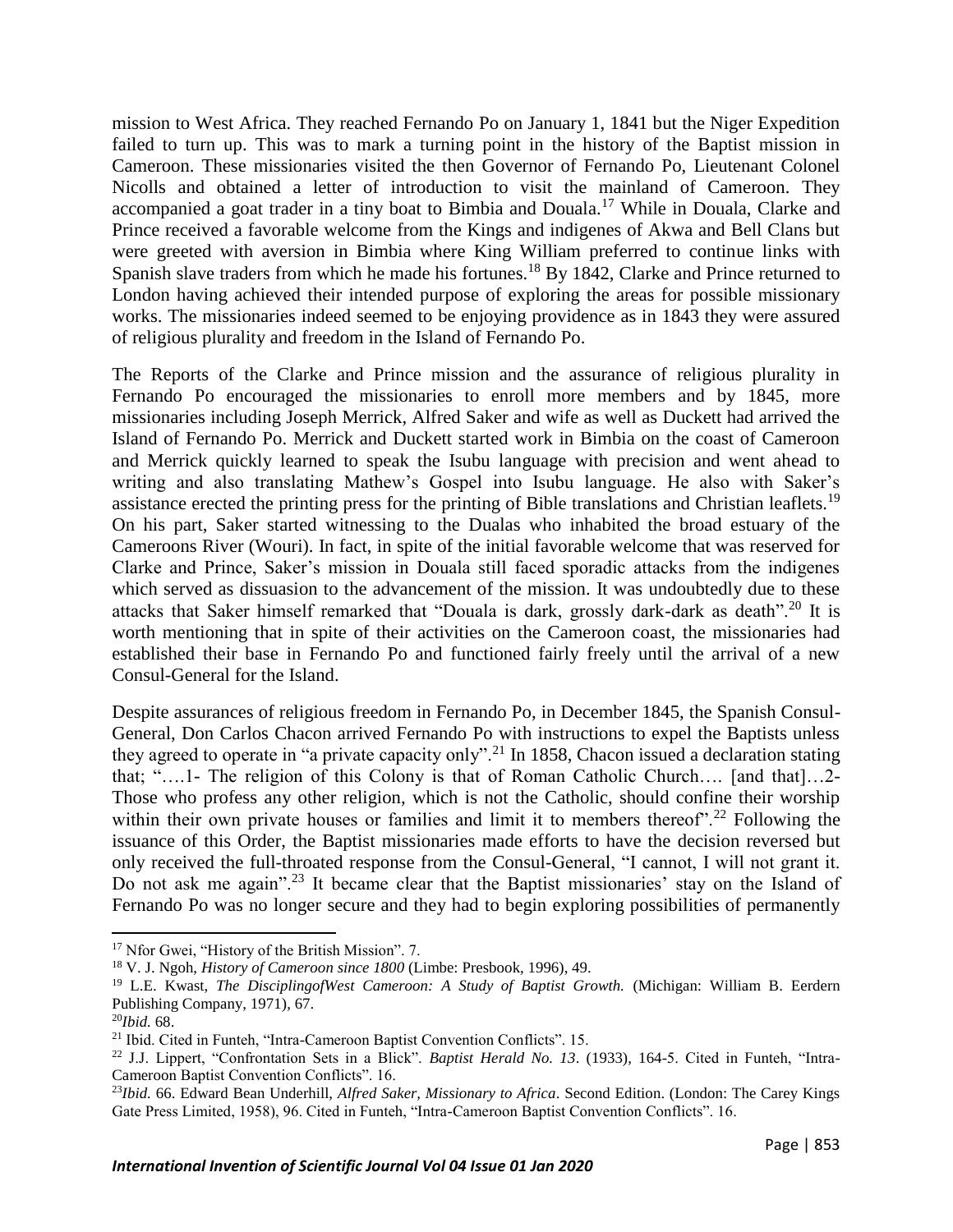moving the mission base to the Cameroon coast. Consequently, in February 1858, Saker bought a piece of land from King William of Bimbia who claimed its ownership and established his mission from where evangelistic activities continued to burgeon along the coast and eventually spilled over into the interior, notably to the Bamenda Grasslands.

The spread of the Baptist missionary activities to the Bamenda Grassland was thanks to the alacrity of such men as Joseph Mamadou of Bum, Bobe Robert Jam, Gaduma, Thomas Ntoh, Nteff from Kom, Daniel Hangu and Tonto who were converted into Christianity while at the coast.<sup>24</sup> They were converted thanks to the missionary activities of Joseph Burnley who at the same time mentored them and eventually dispatched them to their respective areas of origin in the grasslands to preach the gospel to their people. By 1922, the first Baptist Church in the Grassland was established in Bum thanks to the missionary activities of Joseph Mamadou. He also extended his activities to the Nkambe area and established other churches in Bih, Binka and Ndu while the works of Nteff and Daniel Hangu also led to the planting of other churches in kom and Bangolan areas.<sup>25</sup> By 1946, Nkwen Baptist Church (the first Baptist Church in the Bamenda urbanity) was created thanks to the missionary efforts of Rev. Doctors George Dunger and Paul Gebuaer.<sup>26</sup> Nkwen Baptist Church initiated the multiplicative church planting process in Bamenda by planting twelve (12) Churches between 1952 and 2005. These include the Baptist Churches in Menteh (1952), Ntanka (1954), Bambili (1957), Bafunge (1959), Musang (1960), Mile 1, Up Station, (1961), Mubang (1961), Menda, Mile Three (1962), Bayelle (1994), Hope Ndamukong (1995), Mount Carmel Old Town (1999) and Emmanuel Sisia (2005).<sup>27</sup>

Ostensibly, the CBC churches seemed to have caught this vision of multiplicative churchplanting early enough in their existence. For instance, the Nkwen Baptist Church after existing for barely six years already planted its first church in the Bamenda urbanity, in Menteh in 1952. This was indicative not only of the urgency of this assignment but also of the determination of the local CBC churches to engage church-planting efforts as of necessity. This has been responsible for the phenomenal growth witnessed in the number of CBC churches in Bamenda. It is evident that, in spite of the hefty onus imposed on these churches by the CBC administrative system of "autonomy of local churches", they have jumped up to the duty of multiplicative church planting in Bamenda leading to the proliferation of CBC Churches in nearly all corners of the City. This has transformed the number of CBC Churches in Bamenda from one (1) in 1946 to multitudinous array of worship houses associated with the CBC.

#### **Congregationalism within the CBC**

There exist four approaches to church government. These include, the Episcopalian form of church government (Episcopacy) in which there is a single head of the church from whom power emanates to the local congregations.<sup>28</sup> Examples of churches that practice this kind of system are the Roman Catholic Church, The Episcopal Church, the Orthodox Church, the Lutheran church

<sup>24</sup> Lawrence Nformi Koyoh, *Drinking the Gospel in African Cups: Case Study-The Wimbum People of Donga Mantung Division, North West Region of Cameroon*. (Bamenda: CBC Printing Press, 2015), 6.

<sup>25</sup> Koyoh, *Drinking the Gospel.* 6-7.

<sup>&</sup>lt;sup>26</sup> Nkwen Baptist Church, "Nkwen Baptist Church is 70". A 70<sup>th</sup> Anniversary Publication, November 2016. 2. <sup>27</sup>*Ibid.* 2-3.

<sup>28</sup> Larry Oats, "A Theological Basis for the Congregational Government". *Proclaim and Defend, a Ministry of the FBFI: Prioritizing the Local Church*. (March 2016). Found online at [https://www.proclaimanddefend.org.](https://www.proclaimanddefend.org/) Accessed on August 12, 2019.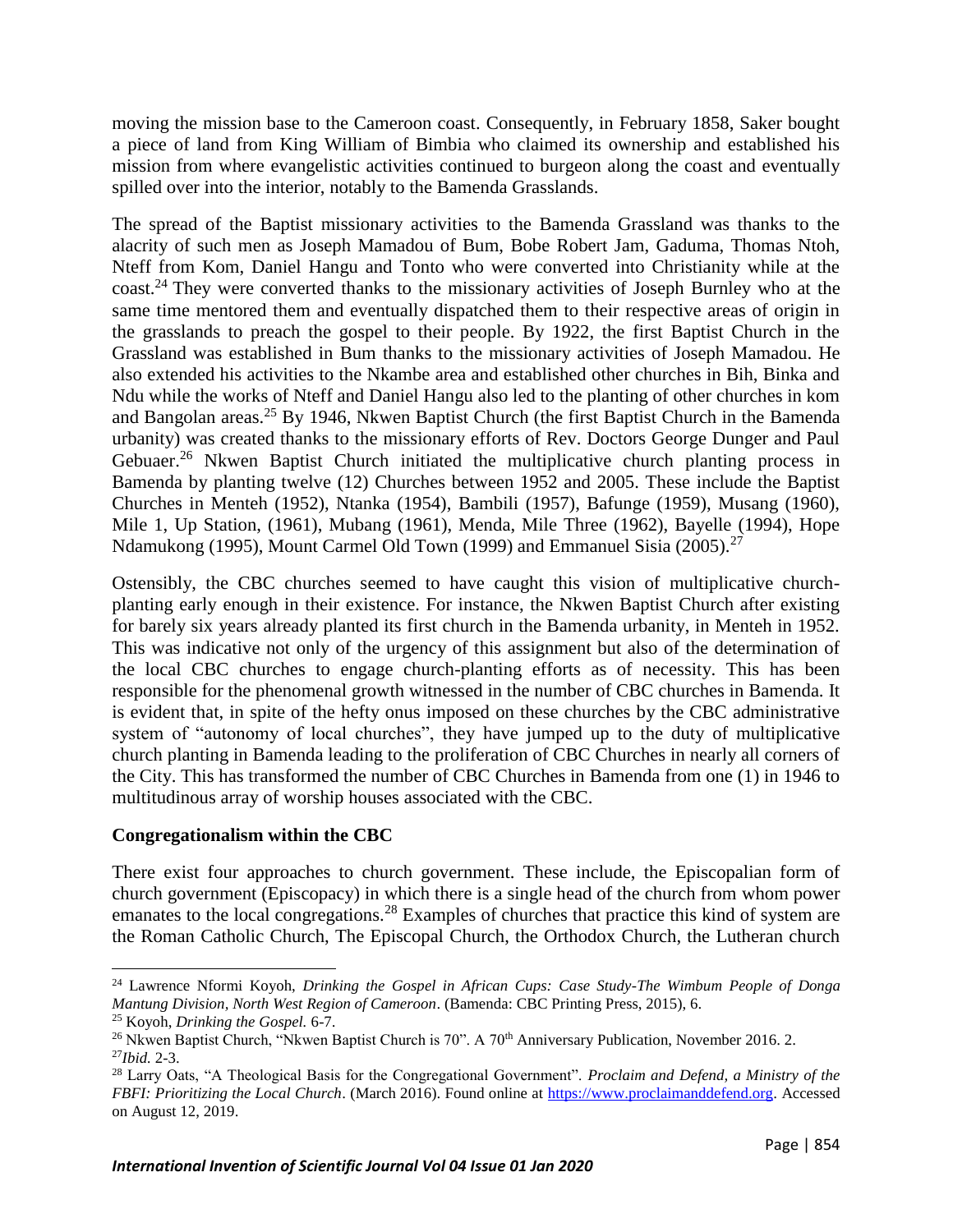and to a lesser extent, the Methodist Church.<sup>29</sup> In the Roman Catholic Church for instance, ultimate power emanates from the Pope based in the Vatican in Rome. The basic assumption in this system is that the church obeys the authority of the Pope because he speaks with Christ's authority. It follows that the system is also Biblically founded on the Doctrine of Apostolic Succession which holds that divine authority was passed from Christ to the apostles. A second approach to church government is Presbyterianism which is a form of representative government by which each church elects representatives to the presbytery which controls the local congregation.<sup>30</sup> Representatives of the presbytery serve at the Regional Synod and finally, Delegates from the Regional Synod serve at the National Synod or the General Assembly which is the ultimate decision-making body.<sup>31</sup> The Presbyterian and Reformed Churches are typical examples of churches that practice this system of governance. In contrast to the Episcopacy, Presbyterianism does not claim any form of Apostolic Succession.<sup>32</sup> Another form of church administration what has been described as "No Polity" is a system by which its practitioners argue that there should be no formal organization of a church, but that the church members depending on the power of the Holy Spirit, run the day-to-day business of the local congregation as well as the entire church structure.<sup>33</sup> The Quakers are the known practitioners of this system of church administration. Lastly, there is Congregationalism which is practiced by the Baptists in general. It believes that earthly authority rests in the hands of the local congregation beyond which there is no other authoritative organization.<sup>34</sup> But what have been the bases of Congregationalism as practiced in the CBC?

First and foremost, the Congregational approach to church administration is doctrinal. In fact, Richard Apongnde holds this widely held view within the CBC. He states unequivocally that, "Our belief of the congregational form of church government is rooted in scripture as you will find out that the New Testament churches operated on this principle".<sup>35</sup> As a Bible-believing Church, the CBC adheres to the scriptural bases of Congregationalism. In fact, it is based on three major assumptions found in the New Testament, namely; The Headship of Christ; the priesthood of the believer and the practice of the Early Church.<sup>36</sup> Accordingly, Congregationalism is anchored on several scriptural passages. Writing from this background, Enns asserts that;

Matthew 23:8 introduces the idea of a single level of church membership-all are brothers. Jesus' teaching in Luke 22:25-27 indicates that the leaders of the coming church are actually to be servants. The congregation elected the deacons in Acts 6:3-5 and elders in Acts 14:23; the entire church sent out Paul and Barnabas in Acts 11:22 (and compare Acts 13:1-3 with Acts 14:27, when they returned to the church as a whole to give a report) and Paul and Titus, according to 2 Corinthians 8:19. The congregation then

<sup>29</sup> See "Is Congregational Government Biblical?". *Keep Believing Ministries*. (May, 1992). Found Online at [https://www.keepbelieving.com.](https://www.keepbelieving.com/) Accessed on August 12, 2019.

<sup>&</sup>lt;sup>30</sup> Oats, "A Theological Basis".

<sup>&</sup>lt;sup>31</sup> See "Is Congregational Government Biblical?"

<sup>32</sup>*Ibid.*

<sup>33</sup> Oats, "A Theological Basis".

<sup>34</sup>*Ibid*. See also Cameroon Baptist Convention, *Constitution*. Revised and Adopted (Bamenda: CBC, 2014), 6; Cameroon Baptist Convention, *Church Handbook*. Revised Edition. (Bamenda: CBC, 2017), 26-7.

<sup>35</sup> Richard Apongnde, (CBC Pastor, Harvest Baptist Church and Administrator of the Nkwen Association Council of CBC Churches), in discussion with the Authors, on August 11, 2019.

<sup>36</sup> See "Is Congregational Government Biblical?".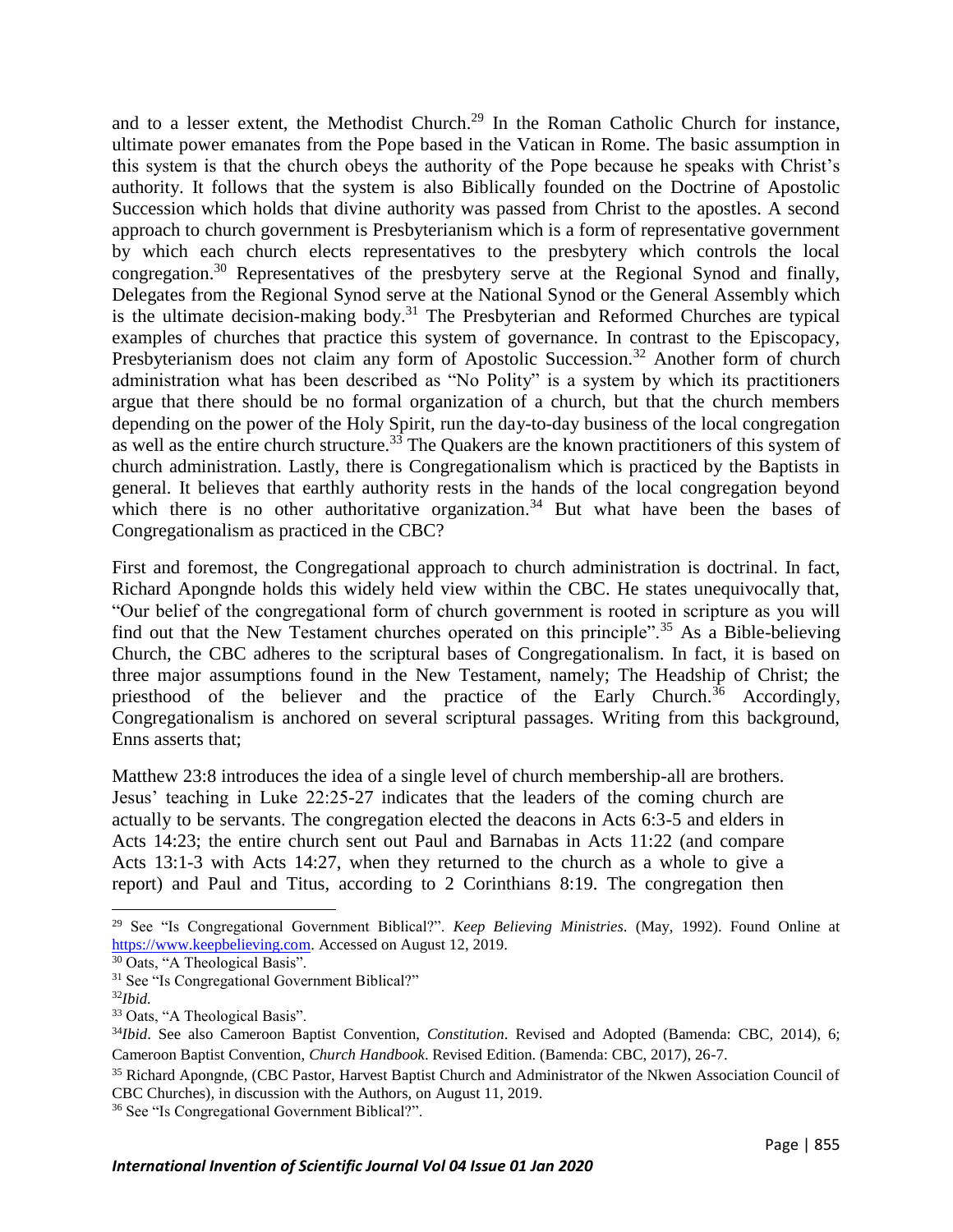received Paul and Barnabas (Acts 14:27;15:4). The entire church was involved in the decisions concerning circumcision (Acts 15:22-25). Discipline was carried out by the entire church (Matt. 18:15-17; 1 Cor. 5:12; 2 Cor. 2;6,7; 2 Thess. 3:14). All the members are responsible for correct doctrine by testing the spirits (1 John4:1), which they are able to do since they have the anointing of the Holy Spirit (1 John 2:20).<sup>37</sup>

Based on the foregoing biblical injunctions suggesting the authority of the local church, and mindful of the fact that the Baptist Church holds the Bible as the final authority in matters of faith and practice, Congregationalism became a germane governance system for the church. However, other factors might also have been responsible for the adoption of this system of church governance-hinging on historical circumstances as well as staffing and financial difficulties.

The history of the Baptist Mission in Africa is inextricably linked to the history of British colonialism. After about three (3) centuries of slave trade (which began in the  $15<sup>th</sup>$  Century), in the 19th Century, the British were determined to end the savage activity. To achieve this end efficaciously, the British decided to back the efforts of the British Missionary Society (who at the moment were being pressurized by the Jamaicans to take the gospel to Africa) to "… atone for the crimes that English greed had for centuries committed, by proclaiming in Africa itself the glad tidings of a Divine liberty front high".<sup>38</sup> It is thus hardly surprising that the Niger Expedition of 1841 was backed by the British Government to "… make treaties with the native peoples, introduce Christianity and promote increase [legitimate] trade"<sup>39</sup> Eventually, when Saker established his mission on the Cameroon coast after being expelled from Fernando Po, he named his base, Victoria after the then Queen Victoria of England. This suggests a close reciprocity between the Baptist mission and the British administration. It therefore goes without saying that the British administrative policy of Indirect Rule influenced the Baptist missionary system of administration.

It is worth mentioning that the British administrative policy in Africa, and particularly in Cameroon, was generally misguided.<sup>40</sup> Ostensibly, the British niggardly attitude was determinant to her administrative style. It is undeniable that in her administrative traditions, the British generally opted for a secondary/supervisory position in administrative responsibility without compromising the desire to take unmediated credits for any administrative achievements in her colonial venture. It follows that by her administrative system, the British could easily be censured by their "sins of omission" (what they did not do) rather than by their "sins of commission" (what they did). Britain was opposed to direct colonial administration especially when this entailed extra financial burden for the British tax payer. In this way, the British administration was poised to stay true to the subtle colonial dictum which maintained that "they came to exploit, to the maximum, African resources and markets at the minimum cost<sup>341</sup> and to

<sup>37</sup> Paul P. Enns, *The Moody Handbook of Theology*. (Chicago: Moody, 1989), 358.

<sup>38</sup> Underhill, *Alfred Saker,* 18. Cited in V.J. Ngoh*, Cameroon 1884-Present (2018).* 31.

<sup>&</sup>lt;sup>39</sup> "Niger Expedition of 1841". Found at [https://en.m.wikipedia.org/wiki/Niger\\_expedition\\_of\\_1841.](https://en.m.wikipedia.org/wiki/Niger_expedition_of_1841) Accessed on August 8, 2019.

<sup>40</sup> Reymond N. Budi, "Colonial Administrative Integration of African Territories: Identity and Resistance in Nigeria's Southern Cameroons, 1922–1961". *IAFOR Journal of Arts and Humanities, Volume 6, Issue 1*, (Spring, 2019). 109.

<sup>41</sup> B. Barkindo et al, *Africa and the Wider World 3: Africa Since the Scramble.* (Nigeria: Longman PLC, 1994), 43.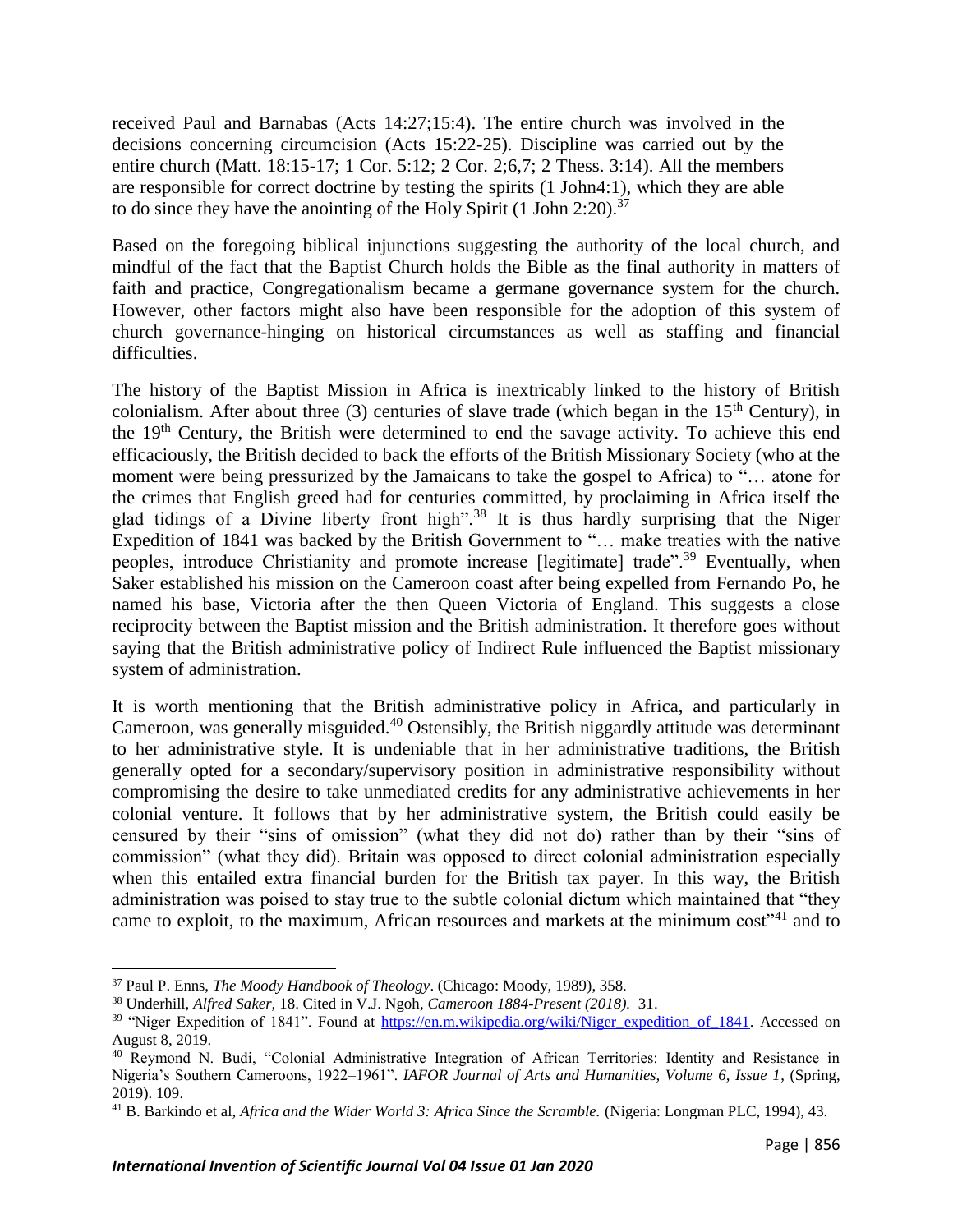open up the economies of the colonies to outside exploitation.<sup>42</sup> The British colonial administrative tradition when juxtaposed with the congregational system of administration of the Baptist mission reveals a lot of similitude. Perhaps, the Baptist mission by her indirect administration hoped to achieve great evangelistic exploits at the minimum cost or at least at a cost borne by the local affiliated churches rather than by the central administrative chain of command.

The challenges faced by the early missionaries necessitated the adoption of an indirect administrative system to stay afloat. Among the numerous difficulties faced by these early missionaries was the paucity of evangelistic staff to engage full time missionary work in Africa in general and Cameroon in particular. To surmount this difficulty, the British Missionary Society invariably relied on indigenous staff to continue the task of evangelism. Little wonder therefore that Jamaicans were enrolled into the mission to Africa in general and Cameroon in particular. While in Cameroon, the task of taking the Message of the Gospel to the interior was the work of indigenous peoples who were converted at the coast, mentored and eventually dispatched to the Grassland. Cases in point included the disciples of Joseph Burnley among whom were Joseph Mamadou of Bum, Bobe Robert Jam, Gaduma, Thomas Ntoh, Nteff from Kom, Daniel Hangu and Tonto who were converted into Christianity while at the coast.<sup>43</sup> They were tasked with the duty of expanding into the Grassland with the gospel while the white missionaries offered supervisory roles and mentorship. This also undoubtedly formed the basis of indirect administration in the Baptist mission in general and the CBC in particular.

Similarly, the dearth in financial resources was unequivocally responsible for the indirect system of administration adopted by the Baptist mission in Cameroon and elsewhere. Before the emergence of the Baptist mission as an independent Christian body in 1954, the erstwhile Cameroon Baptist Mission (CBM) was being supported financially by the North American Baptist Mission (NABM). The gulfing distance between the local and donor missions authenticated the use of an indirect administrative system by which the NABM sent field supervisors to oversee the works of local missionaries on the ground. This in itself set the stage for the patronization of the indirect administration. The financial reinforcement from the NABM however did not suggest that the CBM was financially sufficient. Financial needs continued to surge as the mission area dilated into the remotest parts of Cameroon making effective centralized administration laborious. With the independence of the CBM in 1954, the CBC was born and financial challenges somewhat indurated thereby fortifying the indirect administrative system. It thus becomes clear that the indirect administrative system of the CBC has been a result of a conspiracy of both historical and circumstantial factors.

Based on the foregoing arguments on which Congregationalism of the CBC is anchored, the CBC Constitution in its preamble unambiguously states that;

The Cameroon Baptist Convention Churches; Having accepted the *congregational form of Church government* whereby the local church, using the Bible as the highest authority,

<sup>42</sup> V.J. Ngoh, *Cameroon, 1884-1985: A Hundred Years of History*. (Limbe: Navi Group Publications, 1987), 165. Cited in William Ngala Ali, "The Wimbum of the Western Grassfields of Cameroon: A case Study of the Impact of Colonial Rule, 1902-1961". (The University of Yaounde: *Maitrise* Dissertation in History, 1991), 49-50. <sup>43</sup> Koyoh, *Drinking the Gospel.* 6.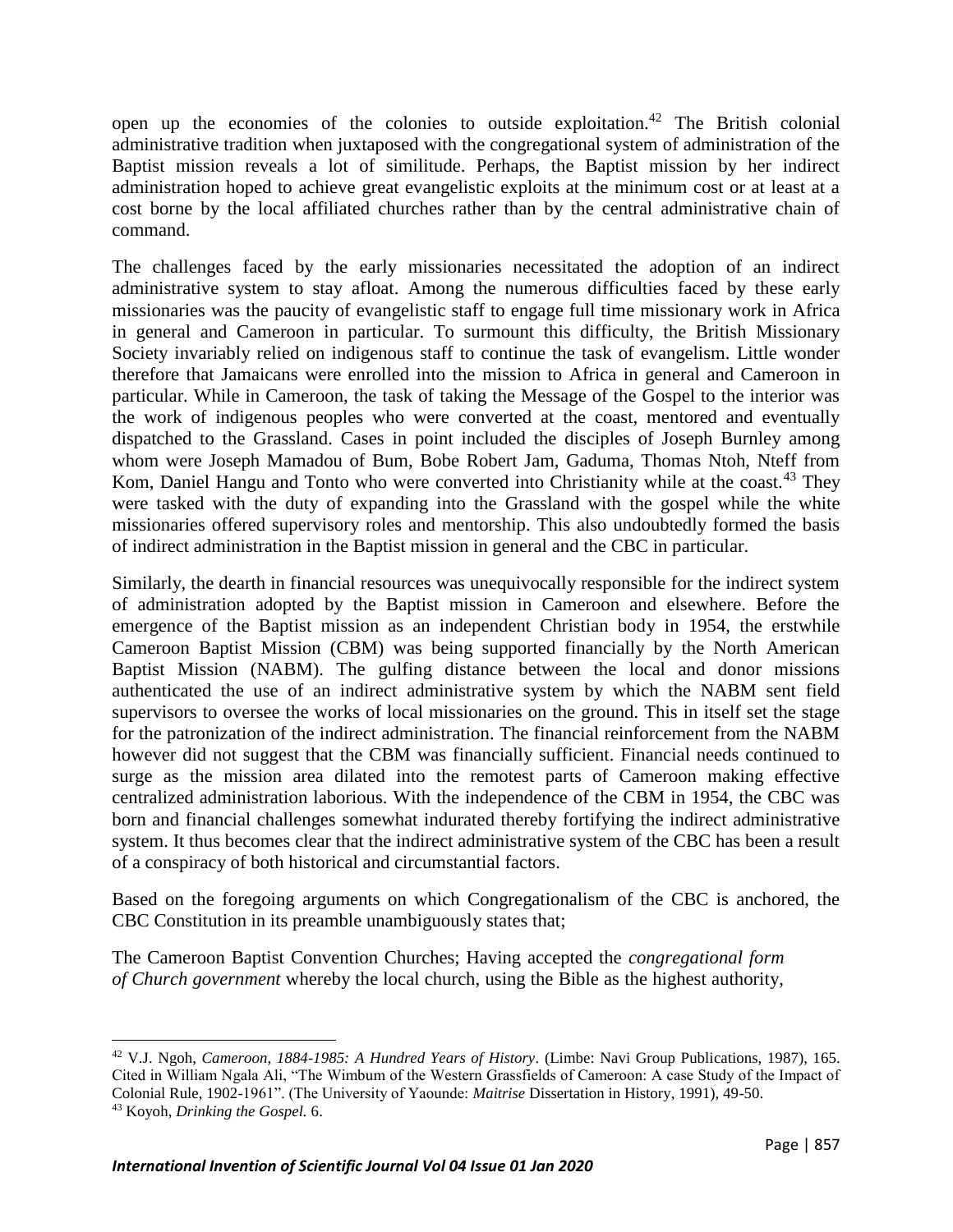exercises autonomy within the structural authority of the CBC to which she belongs (emphasis is mine). $44$ 

Furthermore, a CBC church is called upon to comply as a matter of obligation to the "selfgoverning", "self-supporting", "self-propagating", "self-reproducing" principles and to other responsibilities as may be determined by the General Session or the General Council of the CBC.<sup>45</sup> This is re-echoed in the *Church Handbook* which spells out the responsibilities of the local church with greater lucidity than the *CBC Constitution.* It maintains that among the characteristics of the local church, the CBC churches must be;

(1). Self-governing: The members of each local church using the Bible as the authority shall govern themselves concerning the following matters; standards of church membership; standards of Christian living; doctrinal beliefs; bases of disciplining members (Matt. 18:15-17); methods of instructing inquirers; *ways of spreading the Gospel in the immediate areas and throughout the world*; administration of Ordinances; election of its own leaders [and] administration of the church.

(2). Self-supporting: The members of each local church are responsible for; *supporting their pastor; building, equipping and maintaining of its various church buildings including the pastor's house; supporting and running the ministries of the church; helping the poor and needy among its membership and beyond; meeting the evangelistic needs of its own area and beyond*; securing literature material needed in evangelistic and training program of the church from the Crusade Ministries, the theological and Christian Education department and the Evangelism and Missions Department; *the giving of financial support to Association and the Field to which it belongs to the Central Administration*.

(3). Self-propagating/ self-reproducing: The members of each local church have the responsibility and privilege of *winning others to Jesus Christ and of establishing other churches of like faith* (Acts 8:1-12; 11:19; 15:35).<sup>46</sup> (Emphasis is mine)

A slapdash re-examination of the foregoing responsibilities of the local church of the CBC leaves one with the feeling that the local church is encumbered by administrative, financial, evangelistic, infrastructural and theological/doctrinal responsibilities.

Meanwhile, though shouldering the greatest responsibility, the local church within the CBC is the lowest in the hierarchical structure of the church. The *CBC Constitution* states that; "The structure of the Convention consists of the following organs: the General Session [highest and supreme policy-making organ]; the General Council; the Central Administration; Mission Areas; Fields; Associations and Local Churches [lowest organ]".<sup>47</sup> The local church virtually bears all responsibility and finances all the other organs of the CBC while carrying out the other *bona fide* functions assigned to it. While the prodigious responsibility has the potential of rendering the church unavailing in the area of evangelism and spread, the local congregations have not let this critical responsibility down. They have adopted different mechanisms which has been rewarding

<sup>44</sup> Cameroon Baptist Convention, *Constitution*. Revised and Adopted (Bamenda: CBC, 2014), 6. <sup>45</sup>*Ibid.* 9.

<sup>46</sup> Cameroon Baptist Convention, *Church Handbook*. Revised Edition. (Bamenda: CBC, 2017), 26-7.

<sup>47</sup> CBC, *Constitution*. 9-10.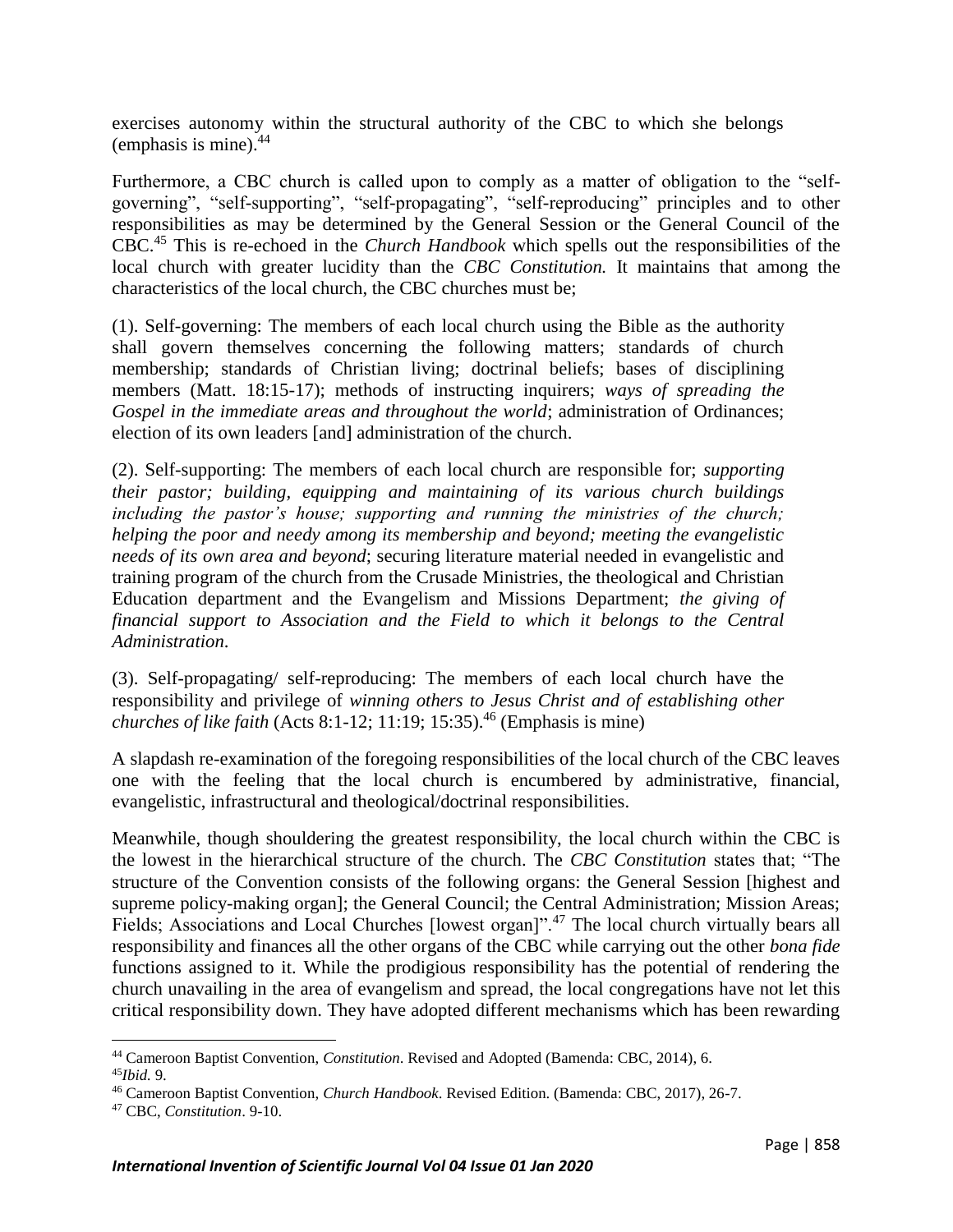as testified by the multiplicative effects on CBC church growth in the City of Bamenda, Cameroon.

### **Church Planting Mechanisms and Efforts of local CBC Churches in Bamenda**

The CBC churches have witnessed a mind-boggling growth in the City of Bamenda, Cameroon in recent years. This has been thanks to the initiatives taken by local CBC congregations; transforming themselves into Church-planting movements to expand the base of the CBC in the city. This was initiated by the oldest CBC Church in Bamenda, Nkwen Baptist Church which is now credited as the begetter of church planting dynamism in the CBC churches. As far back as from 1952, barely six years after its implantation, Nkwen Baptist Church was already in the business of planting churches. It planted twelve (12) Churches between 1952 and 2005 which are still vibrant and also planting other churches across Bamenda. These include the Baptist Churches in Menteh (1952), Ntanka (1954), Bambili (1957), Bafunge (1959), Musang (1960), Mile 1, Up Station, (1961), Mubang (1961), Menda, Mile Three (1962), Bayelle (1994), Hope Ndamukong (1995), Mount Carmel Old Town (1999) and Emmanuel Sisia (2005).<sup>48</sup> Even more recently, Nkwen Baptist Church has planted Philadelphia Baptist Church, Mboung, Bambui and the Charis Community (on August 25, 2019) in Ntaghem Quarter in Bamenda. Ostensibly, both Nkwen Baptist Church and the Churches it bore remained loyal to and, in fact, considered sacred the philosophy of multiplication. This explains why some of these churches continued the process of church-planting even with more determined enthusiasm. A representative case of these churches is the Christ Memorial Baptist Church in Musang, Bamenda which has planted virtually all the other churches (with only few exceptions) that make up Mankon Association of CBC Churches in Bamenda.<sup>49</sup>

In line with the responsibility of planting churches, Christ Memorial Baptist Church, Musang (founded as Musang Baptist Church) has planted among others Gebauer Baptist Church-Atuakom, Trinity Baptist Church-Mulang, Berean Baptist Church, Mile 8-Mankon and Grace Baptist Church-Mbengwi Road in partnership with Mankon Association Council of Churches (MACC). As a strategy to intensify church planting, some of planter-churches resorted to partnership either with the Association or Field Councils of CBC Churches or with other churches. On this basis, Mount Carmel Baptist Church, Old Town in partnership with the MACC planted the Antioch Baptist Church in Ntaturu. Similarly, Christ Memorial Baptist Church Musang in partnership with MACC planted the Grace Baptist Church-Mbengwi Road. As part of the partnership, Christ Memorial Baptist Church, Musang and Gospel Baptist Church, Nghomgham jointly planted the New Life Baptist Church, Nitob 4-Bamenda in 2017.<sup>50</sup> Currently, Christ Memorial Baptist Church-Musang, Gospel Baptist Church-Nghomgham, New Life Baptist Church-Nitob 4, Gebuaer Baptist Church-Atuakom and Grace Baptist Church-Mbengwi Road are in partnership to establish another church plant in the Back Travellers Neighborhood in Bamenda.<sup>51</sup> Another church that has virtually been caught in the whirlpool of church planting is Hope Baptist Church, Ndamukong, Bamenda which itself was planted in 1995 by Nkwen Baptist Church.

l

<sup>48</sup> Nkwen Baptist Church, "Nkwen Baptist Church is 70". 2-3.

<sup>49</sup> Liberty Ayeah, (Associate Pastor of Christ Memorial Baptist Church, Mankon, Bamenda), in discussion with Authors on September 11, 2019.

<sup>50</sup>*Idem.* 

<sup>51</sup>*Idem.*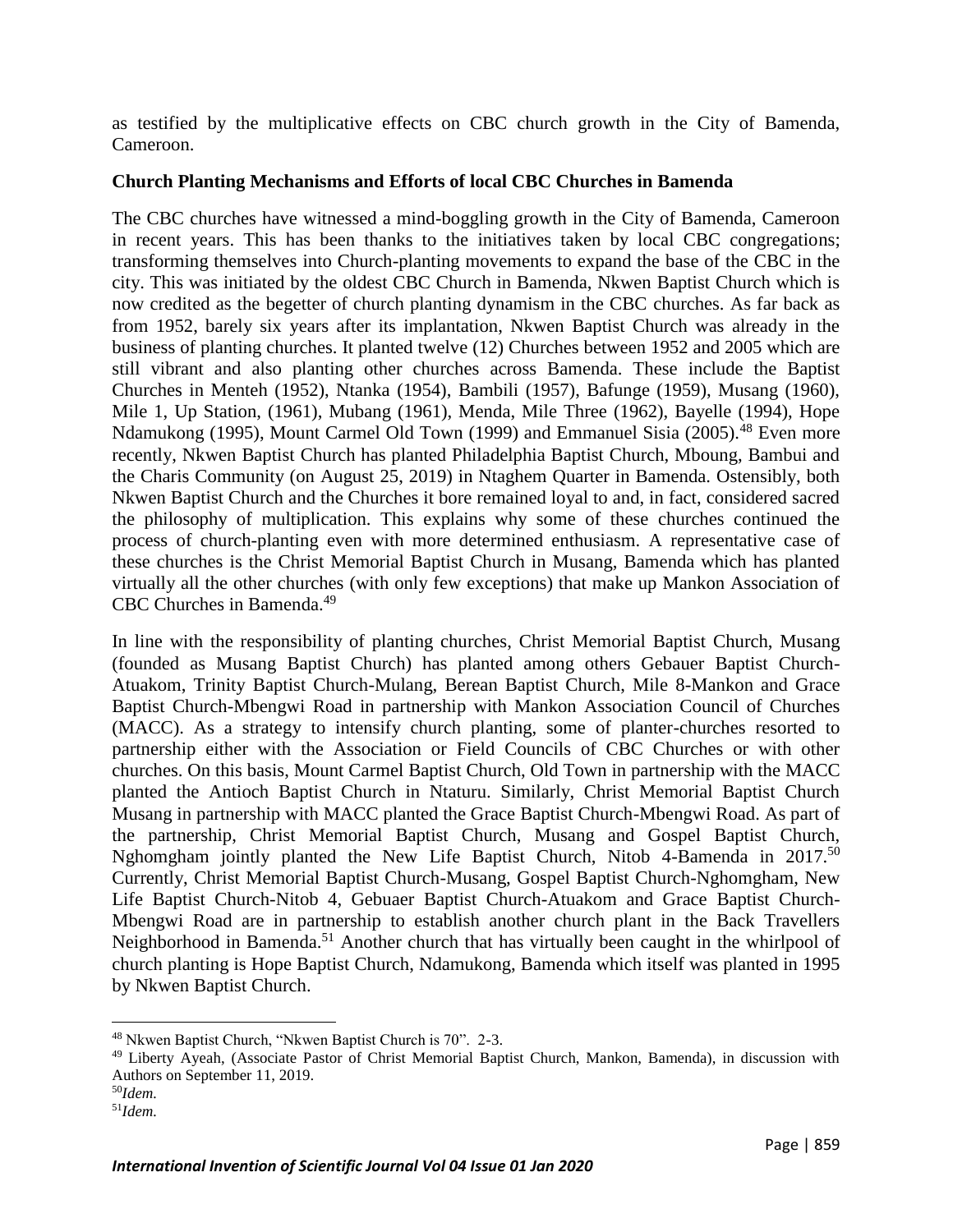Though apparently encumbered by huge responsibilities, Hope Baptist Church Ndamukong Street in Bamenda has been able to establish nine (9) churches in six (6) years. As a matter of fact, the Pastor of this congregation, Reverend Joel Ngoh in an interview with the *Baptist Voice*  has revealed the secret to this mind-blowing successes recorded by his church in the area of church planting alongside other responsibilities. He avers that;

I strongly believe that if we were not doing the will of God, this [church] building will not be where it is today. … We have funds that are raised and tailored for specific needs of the church; for the church project, welfare ministry, and evangelism ministry among others. Currently, Hope Baptist Church has about 20 permanent staff on her payroll. We also have a church planting account. Church management is a big challenge but the Holy Spirit has been assisting us in this Great Commission. In all this, we set our priorities. We cannot focus on buildings or structure at the expense of the spiritual needs of the community.<sup>52</sup>

Ostensibly, the church's ability to expand by planting more churches alongside other responsibilities has been financially demanding but a conspiracy of determination and effective leadership made the puzzle surmountable. The aftermath of this has been the planting of nine CBC churches by this particular Church. The church plants include, Kingdom Aroma Baptist Church, Ntasen (2007), Corban CBC Church, S-Bend (2015), Passion CBC Church, Buea-Bamenda Street, Manifold Arena Baptist Church, Mile 4 (2014), Koinonia Baptist Church (2014), Countenance CBC Church, K-Town (2019), *Le Vrai Cep* Abangoh (2016), Mahanahim Baptist Church, Ntamulung and Watergate Baptist Church, Widikum.<sup>53</sup> Hope Baptist Church has remained hopeful that it will continue to plant more churches in and around the City of Bamenda in spite of its burdensome financial responsibilities.

The efforts of Bambili Baptist Church resulted in the successful planting of Antioch and Triumphnat Baptist Churches in Bambili in 2012 and 2016 respectively. Also, Menda Baptist Church's efforts have led to the implantation of Macedonia Baptist Church, Ntamuche, Salvation Baptist Church, Mile 6, Nkwen and Harvest Baptist Church, Mile 5, Nkwen.<sup>54</sup> Temple Baptist Church has also been explosive in church-planting efforts resulting in the planting of the Baptist Churches at New Town, Banja (2011), Ntenefor (2016) and Ntasia (2017) while Bayelle Baptist Church has borne Kenelare Baptist Church. Victory Baptist Church, Bambui on its part has also made efforts which have led to Peniel and Transformation Baptist Churches seeing the light of day in the first half of the 2010s. Two other churches that were established in Bamenda by the US-based New England Training and Sending (NETS) Center for Church Planting and Revitalization and affiliated to the CBC include Redeemer Baptist Church, Mile 3 Nkwen and Gospel Baptist Church Nghomgham led by Rev. Sam Jato and Rev. Shadrack Vegah respectively. Though of 'unusual birth', these churches have been part of the church planting dynamism within the CBC churches. In fact, Baptist churches in Bamenda have not only considered the task of church planting as sacred but have whole-heartedly taken up the responsibility. There is practically a healthy competition among the Baptist churches in Bamenda in the task of church planting. Each local congregation struggles to outsmart the others (and even

<sup>52</sup> Austine Laila, "Hope CBC Takes Strides in Church Planting". *The Baptist Voice.* (The Newspaper of the Cameroon Baptist Convention), No. 70. February-March, 2019. 5.

<sup>53</sup>*Ibid.* 

<sup>54</sup>Discussion with Apongnde (Rev).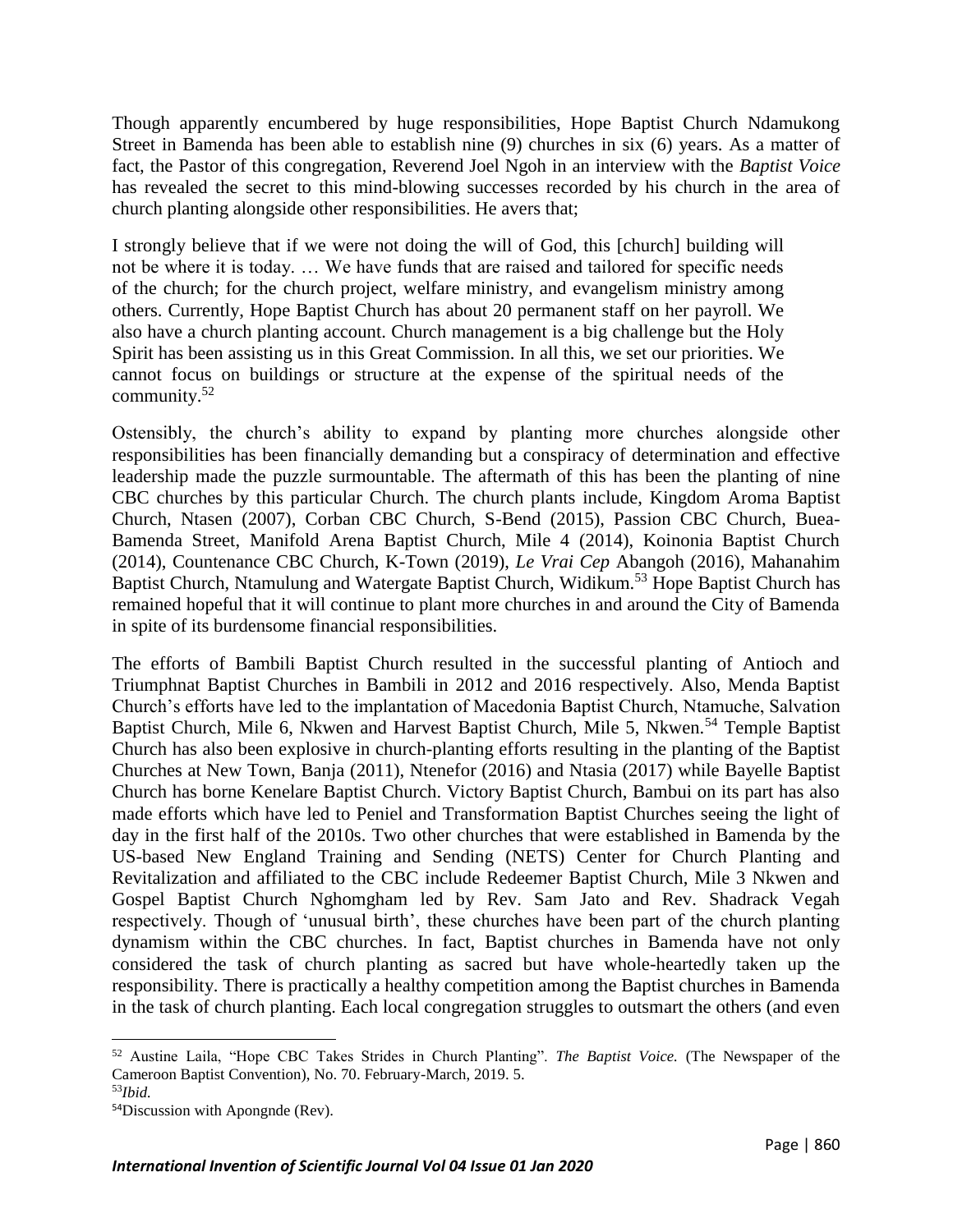its mother and sister-churches) in the planting of churches. This has been responsible for the exponential growth in the CBC churches in Bamenda in recent years.

An observation of the trends in CBC church planting in Bamenda reveals a number of peculiar features of the time. This ranges from the naming of the new churches, the level of enthusiasm in involvement in church planting between churches, and the spread of the CBC churches in the Bamenda urbanity. As far as the christening of the churches is concerned, there is a shift from the traditional labels when churches generally adopted the names of their local vicinities to the attribution of titles which did not only have biblical implications but also defined the specific assignment of the church plant. Musang Baptist Church was re-baptized Christ Memorial Baptist Church-Musang while the nascent CBC churches that have adopted names with biblical implications have included Gebuaer, Gospel, Grace, Trinity, Redeemer, Mount Carmel, Antioch and Macedonia among others. On the other hand, some of the churches went under names that defined their specific assignment. A representative case was Harvest Baptist Church Mile Five, Nkwen Bamenda which was so named to "harvest souls for Christ". This explains why the slogan of the Church has been "harvesting the harvest that is ripe". Some of these sacral names are typical of churches planted by Hope Baptist Church Ndamukong, Bamenda. They include, Kingdom Aroma, Corban Passion Manifold Arena, Koinonia, Countenance, *Le Vrai Cep*, Mahanahim and Watergate Baptist Churches.

#### **Implications and Challenges**

The huge task of church planting has necessitated administrative and financial restructuring at the level of local churches to stay afloat. Some CBC churches in Bamenda have entered into partnership with individuals, associations and other churches as well as church departments to be able to sponsor the church planting mission. Besides, training programs, radical evangelism and discipleship as well as the creation of church planting funds and "Mission Boxes" have been some of the strategies adopted to ensure the planting of churches in Bamenda. Similarly, some churches have created departments and ministries or committees in charge of Evangelism and Missions to be able to foster the task of church-planting. Ostensibly, many CBC churches have become more and better organized to be able to ensure the promotion of the idea of church planting. In an encapsulating manner, one of the pastors of the CBC that has been very radical as far as the planting of churches is concerned, Rev. Joel Ngoh of Hope Baptist Church Ndamukong has maintained that;

When I came to Hope...As time went on, the motto was transformed into a vision statement which is, 'we are a family of believers determined to experience, express and expect the Kingdom of God'. This vision statement captures all that we are doing. Primarily, our target was to get a multiplication culture and this has been through discipleship. The next step was to build and empower leaders who can capture this vision and express it. Thirdly, we are now decided to set a clear church planting mission. To accomplish this mission, we developed a church planting institute where we are able to train our church planters. In our church planting strategy,…we focus on Christians who are not yet in Christ. We start by evangelizing in the community, then proceed with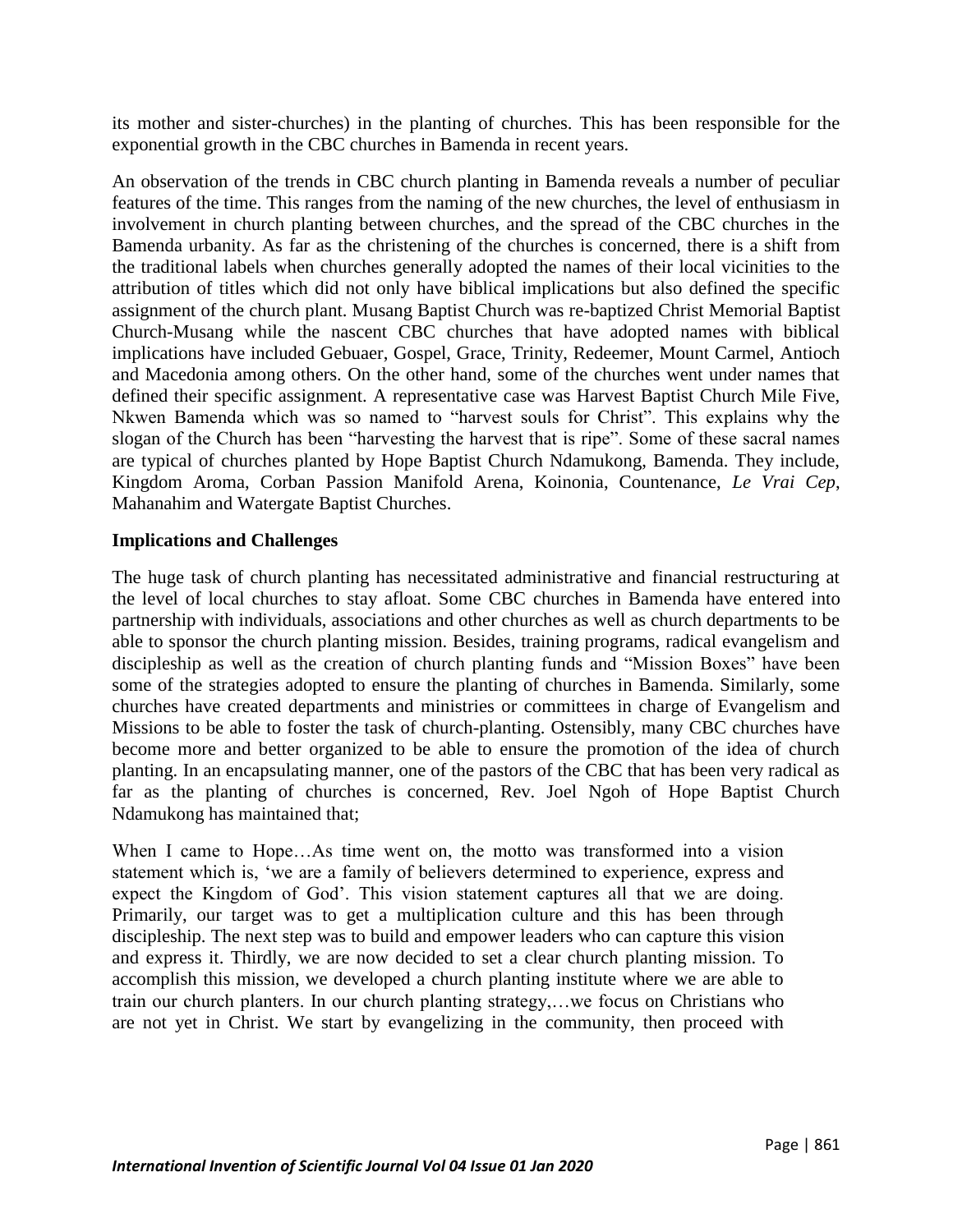discipleship and finally end up by planting a new church….Our target is to win Bamenda for Jesus by planting churches in areas that there are no churches to worship.<sup>55</sup>

The foregoing statement does not only demonstrate the intentionality of local CBC churches in Bamenda to multiply but also both the strategy and the stratagem adopted by these churches to achieve the objective of multiplication.

The inevitable denouement of the churches' strategy and stratagem in church planting has been the spread of the CBC church in Bamenda urbanity. Arguably, the CBC Church is the most visible in terms of spread in the study area.<sup>56</sup> In fact, Takor remarks that one of the striking things about the CBC Church has been the fact that they are found in virtually all the corners of the city of Bamenda.<sup>57</sup> The CBC churches have thus greatly expanded both in extent and adherents in recent years thanks to the multiplicative efforts of the CBC churches. This has necessitated administrative readjustments to accommodate the growing changes that the church has been witnessing. One of these administrative changes was the splitting of Bamenda Field of the CBC into two in December 2005. The decision was taken at the a meeting of the Bamenda Field Council of the CBC Churches that held at the Baptist Center in Bamenda on June 18, 2005.<sup>58</sup> As the number of churches increased in and around the Bamenda urbanity, it became both urgent and necessary to carry out administrative adjustments to accommodate the new changes and expedite administrative formalities. Consequently, Bamenda Field of the CBC which was initially made up of Nine (9) Associations was split into two including Bethel Field (five Associations) based in Tuabi-Mbengwi and Bamenda Field (four Associations) based in Nkwen-Bamenda. In fact, the CBC recently received an award from the Baptist World Alliance as the fastest growing denomination in Cameroon.<sup>59</sup>

Apart from the foregoing, some of the implications of the multiplicative church growth in Bamenda within the CBC Congregationalist system of administration are reflected in the challenges faced. In the church plating business;

The first challenge is that of tradition, that is how churches have been planted in the past. Most people fail to understand that church planting is about meeting unbelievers. People feel that church planting is all about coming to take members from their church. This constitutes a major hurdle…. Another difficulty we face is the church plant sticking to our DNA. This is because when we are planting a church, we want to see the church have a kind of DNA which is that of multiplying, staying biblical in their thinking and worship as well as planting other churches. Hope CBC Church encounters financial difficulties as well….Besides, the price for rents and plots in Bamenda keep increasing. Finally, it is not

 $\overline{\phantom{a}}$ 

<sup>55</sup>Laila, "Hope CBC Takes Strides in Church Planting". 5.

<sup>&</sup>lt;sup>56</sup> Emmanuel Woloko, (Head of the Archives Division of the CBC) in discussion with the Authors on August 12, 2019.

<sup>57</sup> Nixon K. Takor (University Professor and former member of the CBC), in discussion with the Authors on October 17, 2019.

<sup>58</sup> Jeff Ngawe Yufenyu, "CBC Bamenda Field to Split into Two". Found Online at [https://www.postnewsline.com.](https://www.postnewsline.com/) Accessed on December 5, 2019.

<sup>59</sup>Discussion with Woloko.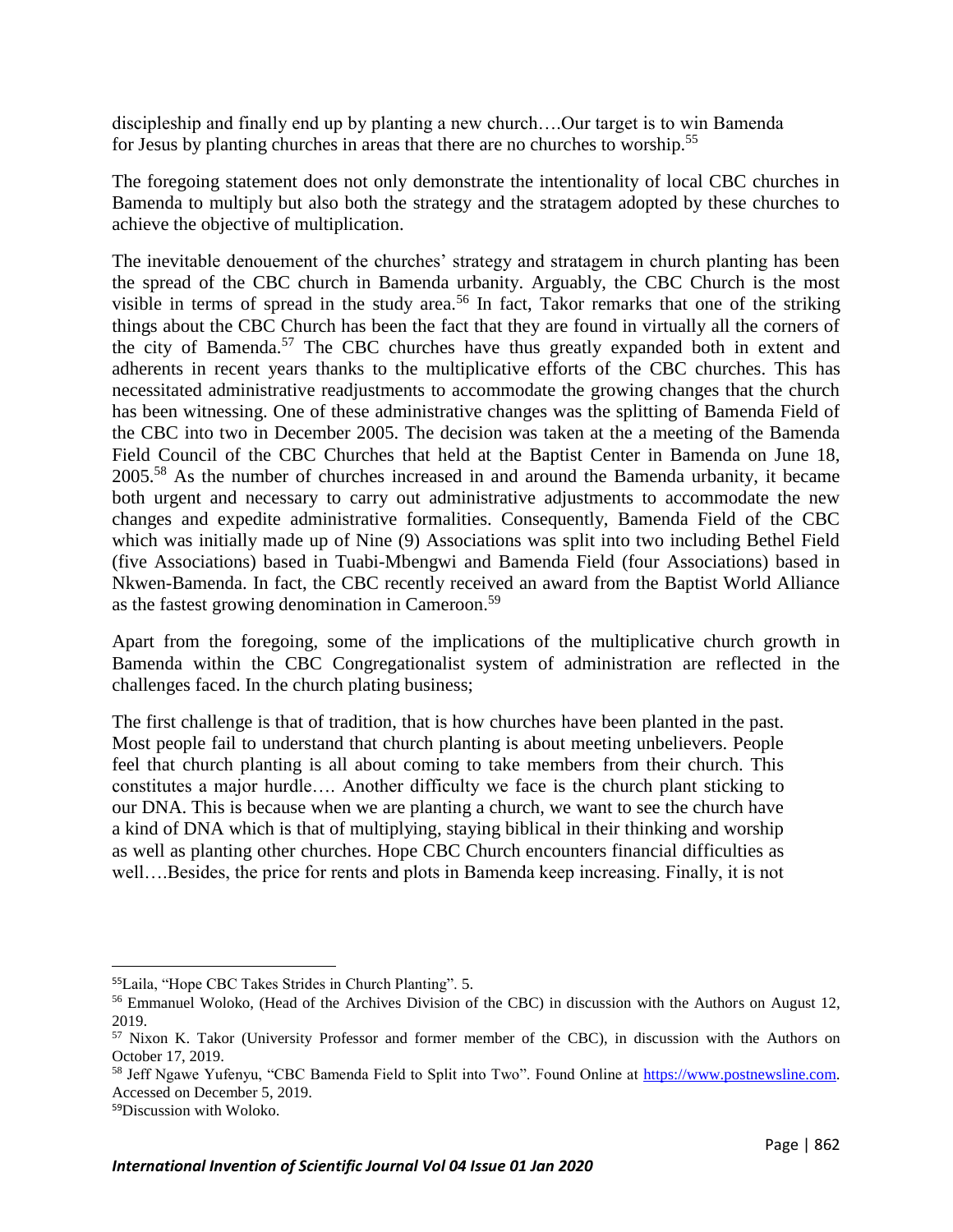always easy to successfully manage the mother church and the church plant at the same time. $60$ 

These difficulties and more have adversely affected the churches' financial situation and in some cases leading of the churches into indebtedness. This has created a feeling of aversion for congregationalism among some Christians of this church who are laden with huge financial responsibilities of church planting, construction and pastoral care.

## **Conclusion**

The paper sought to establish the nexus between congregationalism and multiplication church planting among the CBC churches in the Bamenda urbanity. The paper argues that historical and circumstantial factors were responsible for the adoption of the congregational system of church administration within the CBC which emphasizes the autonomy of local CBC churches. The study reveals that though this system of administration has shifted huge financial, administrative, infrastructural, theological and even evangelistic responsibilities to the local CBC churches, these churches have remained faithful to the biblical injunction of Matthew 28:19-20. This state of affairs has led to the burgeoning of local CBC churches in virtually all the districts of the city. This is because the CBC churches have not only accepted the responsibilities but have also engaged strategies and stratagem to ensure that more souls are won for Christ. This has created a form of positive competition among CBC churches as each church struggles to outsmart the others in the planting of churches. This has however not been without some challenges including financial, infrastructural, administrative as well as theological.

# **References**

 $\overline{\phantom{a}}$ 

- "Is Congregational Government Biblical?". *Keep Believing Ministries*. (May, 1992). Found Online at [https://www.keepbelieving.com.](https://www.keepbelieving.com/) Accessed on August 12, 2019.
- "Niger Expedition of 1841". Found at [https://en.m.wikipedia.org/wiki/Niger\\_expedition\\_of\\_1841.](https://en.m.wikipedia.org/wiki/Niger_expedition_of_1841) Accessed on August 8, 2019.
- Ali, W. N. (1991), "The Wimbum of the Western Grassfields of Cameroon: A case Study of the Impact of Colonial Rule, 1902-1961". The University of Yaounde: *Maitrise* Dissertation in History.
- Apongnde, R., (2019), CBC Pastor, Harvest Baptist Church and Administrator of the Nkwen Association Council of CBC Churches, in discussion with the Authors, on August 11,
- Ayeah, L., (2019), Associate Pastor of Christ Memorial Baptist Church, Mankon, Bamenda, in discussion with Author on September 11.
- Barkindo B. et al (1994), *Africa and the Wider World 3: Africa Since the Scramble.* Nigeria: Longman PLC.

<sup>60</sup>Laila, "Hope CBC Takes Strides in Church Planting". 5.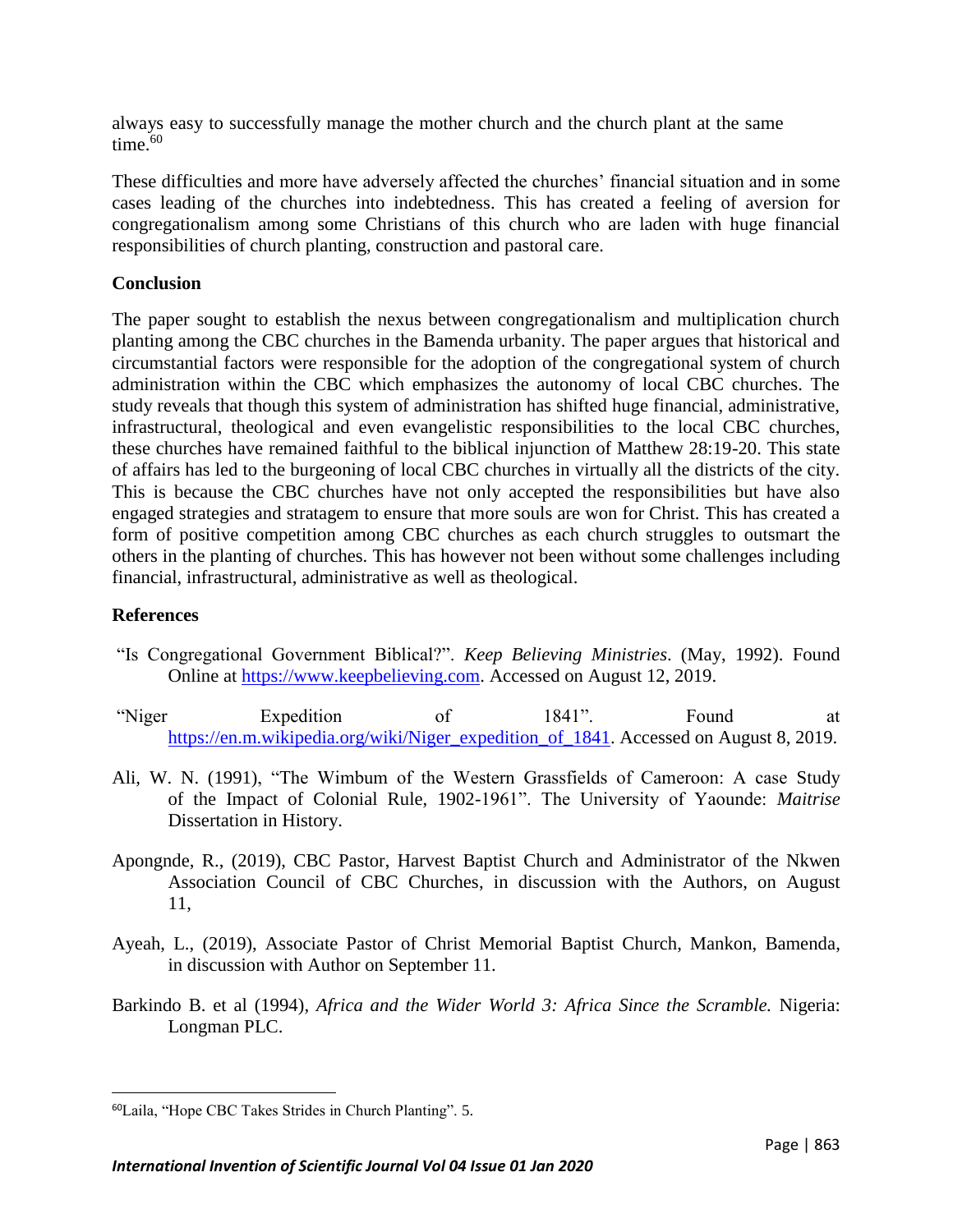- Budi, R. N. (2019), "Colonial Administrative Integration of African Territories: Identity and Resistance in Nigeria's Southern Cameroons, 1922–1961". *IAFOR Journal of Arts and Humanities, Volume 6, Issue 1*, (Spring): 109-122.
- CBC (2017), *Church Handbook.* Revised Edition. Bamenda: CBC.
- CBC (2014), *Constitution*. Revised and Adopted. Bamenda: CBC.
- CBC (2018), *Training for Results Seminar Booklet*. CBC Evangelism and Missions Department, Bamenda: Shiloh Printers.
- Collier, B. (2013), *The Go-To Church*. np: Abingdon Press.
- Enns, P. P. (1989)*The Moody Handbook of Theology*. Chicago: Moody.
- Fanso, V.G. (2017), *Cameroon History for Secondary Schools and Colleges: From Prehistoric Times to the Twenty-first Century*. Revised and Updated Combined Edition. Bamkika'ay , Kumbo-Cameroon: Team Work Press.
- Funteh, M. B. (2008), "Intra-Cameroon Baptist Convention Conflicts, 1954-2002: A Historical Investigation". The University of Yaounde I: PhD Thesis in History.
- Hirsch, A., "Missional Communities". *Movemental Ecclesia*. [www.VergeNetwork.org.](http://www.vergenetwork.org/)
- International Bible Society-Africa (1973), *Holy Bible, New International Version*. International Bible Society-Africa: Nairobi, Kenya.
- Kwast, L.E. (1971), *The DisciplingofWest Cameroon: A Study of Baptist Growth.* Michigan: William B. Eerdern Publishing Company.
- Laila, A. (2019), "Hope CBC Takes Strides in Church Planting". *The Baptist Voice.* (The Newspaper of the Cameroon Baptist Convention), No. 70. February-March.
- Lippert, J.J. (1933), "Confrontation Sets in a Blick". *Baptist Herald No. 13*.
- Lowards, I., (1963), *Baptists of the World*. Oxford: Oxford University Press.
- Ndi, R. T. (2013), "The Processes of Integration and Affiliation in the Cameroon Baptist Convention (CBC), 1954-2004". The University of Yaounde I: PhD Thesis in History.
- Nfor Gwei, S. (1966), "History of the British Mission in Cameroon with Beginnings in Fernando Po, 1841-1886" British Theological Seminary, Rüschukon-Zurich, Switzerland: B.A. Long Essay.
- Nformi, K. L. (2015), *Drinking the Gospel in African Cups: Case Study-The Wimbum People of Donga Mantung Division, North West Region of Cameroon*. Bamenda: CBC Printing Press.